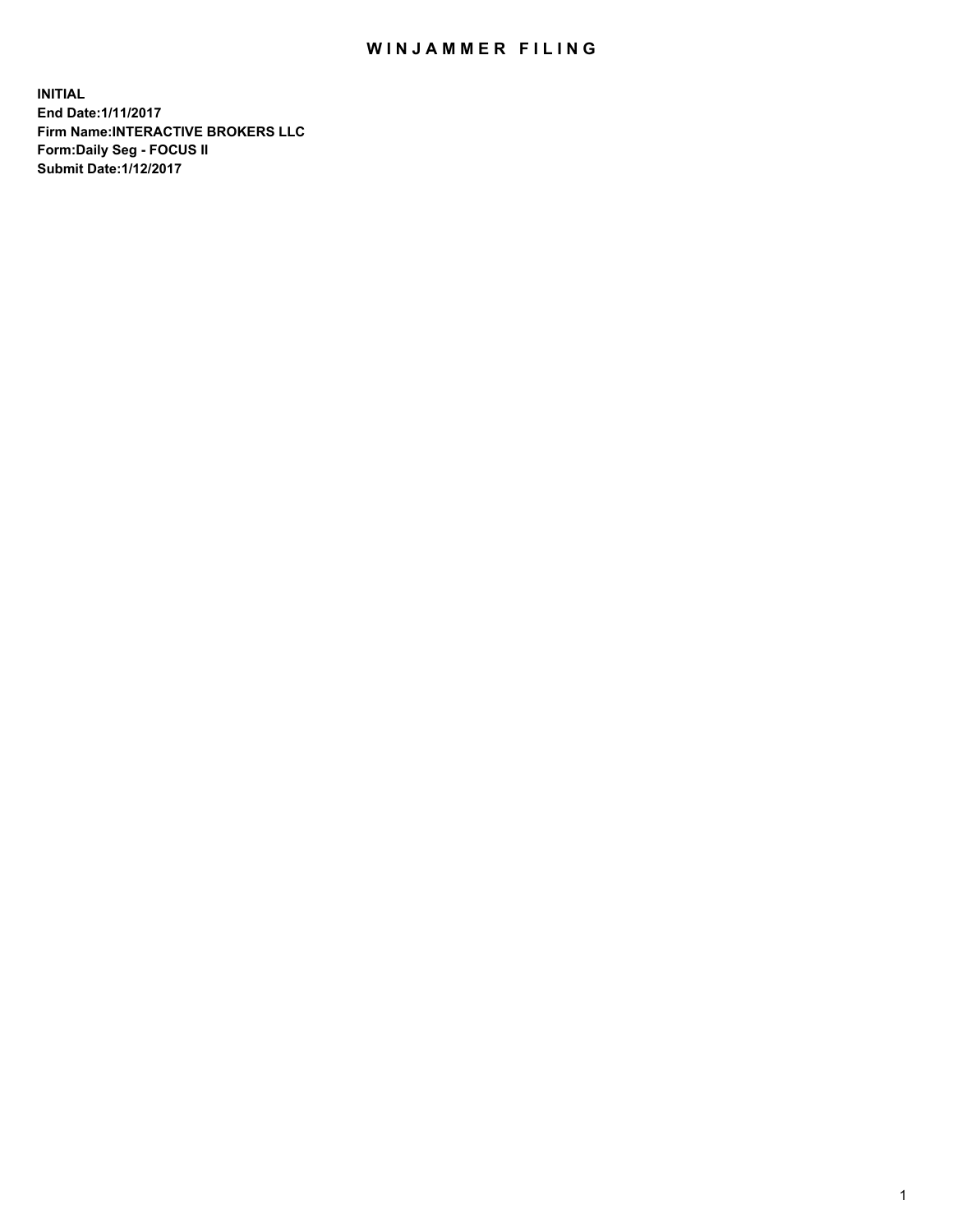## **INITIAL End Date:1/11/2017 Firm Name:INTERACTIVE BROKERS LLC Form:Daily Seg - FOCUS II Submit Date:1/12/2017 Daily Segregation - Cover Page**

| Name of Company<br><b>Contact Name</b><br><b>Contact Phone Number</b><br><b>Contact Email Address</b>                                                                                                                                                                                                                          | <b>INTERACTIVE BROKERS LLC</b><br>James Menicucci<br>203-618-8085<br>jmenicucci@interactivebrokers.c<br>om |
|--------------------------------------------------------------------------------------------------------------------------------------------------------------------------------------------------------------------------------------------------------------------------------------------------------------------------------|------------------------------------------------------------------------------------------------------------|
| FCM's Customer Segregated Funds Residual Interest Target (choose one):<br>a. Minimum dollar amount: ; or<br>b. Minimum percentage of customer segregated funds required:%; or<br>c. Dollar amount range between: and; or<br>d. Percentage range of customer segregated funds required between:% and%.                          | $\overline{\mathbf{0}}$<br>0<br>155,000,000 245,000,000<br>0 <sub>0</sub>                                  |
| FCM's Customer Secured Amount Funds Residual Interest Target (choose one):<br>a. Minimum dollar amount: ; or<br>b. Minimum percentage of customer secured funds required:%; or<br>c. Dollar amount range between: and; or<br>d. Percentage range of customer secured funds required between:% and%.                            | $\overline{\mathbf{0}}$<br>$\overline{\mathbf{0}}$<br>80,000,000 120,000,000<br>00                         |
| FCM's Cleared Swaps Customer Collateral Residual Interest Target (choose one):<br>a. Minimum dollar amount: ; or<br>b. Minimum percentage of cleared swaps customer collateral required:% ; or<br>c. Dollar amount range between: and; or<br>d. Percentage range of cleared swaps customer collateral required between:% and%. | $\overline{\mathbf{0}}$<br>$\overline{\mathbf{0}}$<br>0 <sub>0</sub><br><u>00</u>                          |

Attach supporting documents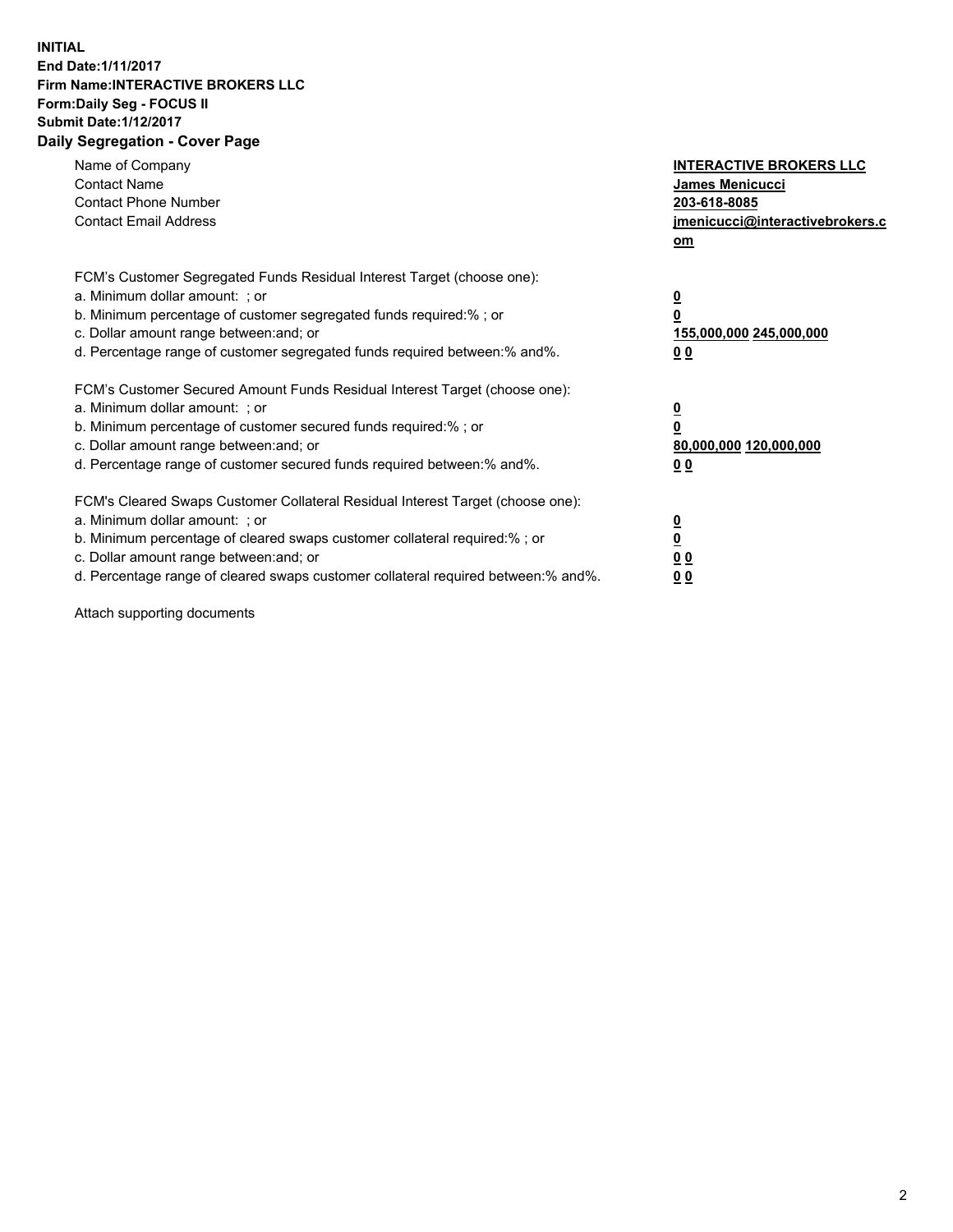## **INITIAL End Date:1/11/2017 Firm Name:INTERACTIVE BROKERS LLC Form:Daily Seg - FOCUS II Submit Date:1/12/2017 Daily Segregation - Secured Amounts**

|     | Pany Obgrogation Obbarba / 11110ani                                                                        |                                  |
|-----|------------------------------------------------------------------------------------------------------------|----------------------------------|
|     | Foreign Futures and Foreign Options Secured Amounts                                                        |                                  |
|     | Amount required to be set aside pursuant to law, rule or regulation of a foreign                           | $0$ [7305]                       |
|     | government or a rule of a self-regulatory organization authorized thereunder                               |                                  |
| 1.  | Net ledger balance - Foreign Futures and Foreign Option Trading - All Customers                            |                                  |
|     | A. Cash                                                                                                    | 345,293,201 [7315]               |
|     | B. Securities (at market)                                                                                  | 0 [7317]                         |
| 2.  | Net unrealized profit (loss) in open futures contracts traded on a foreign board of trade                  | 13,284,699 [7325]                |
| 3.  | Exchange traded options                                                                                    |                                  |
|     | a. Market value of open option contracts purchased on a foreign board of trade                             | 162,400 [7335]                   |
|     | b. Market value of open contracts granted (sold) on a foreign board of trade                               | <b>23,246</b> [7337]             |
| 4.  | Net equity (deficit) (add lines 1.2. and 3.)                                                               | 358,717,054 [7345]               |
| 5.  | Account liquidating to a deficit and account with a debit balances - gross amount                          | 77,657 [7351]                    |
|     | Less: amount offset by customer owned securities                                                           | 0 [7352] 77,657 [7354]           |
| 6.  | Amount required to be set aside as the secured amount - Net Liquidating Equity                             | 358,794,711 [7355]               |
|     | Method (add lines 4 and 5)                                                                                 |                                  |
| 7.  | Greater of amount required to be set aside pursuant to foreign jurisdiction (above) or line                | 358,794,711 [7360]               |
|     | 6.                                                                                                         |                                  |
|     | FUNDS DEPOSITED IN SEPARATE REGULATION 30.7 ACCOUNTS                                                       |                                  |
| 1.  | Cash in banks                                                                                              |                                  |
|     | A. Banks located in the United States                                                                      | $0$ [7500]                       |
|     | B. Other banks qualified under Regulation 30.7                                                             | 0 [7520] 0 [7530]                |
| 2.  | <b>Securities</b>                                                                                          |                                  |
|     | A. In safekeeping with banks located in the United States                                                  | 413,501,073 [7540]               |
|     | B. In safekeeping with other banks qualified under Regulation 30.7                                         | 0 [7560] 413,501,073 [7570]      |
| 3.  | Equities with registered futures commission merchants                                                      |                                  |
|     | A. Cash                                                                                                    | $0$ [7580]                       |
|     | <b>B.</b> Securities                                                                                       | $0$ [7590]                       |
|     | C. Unrealized gain (loss) on open futures contracts                                                        | $0$ [7600]                       |
|     | D. Value of long option contracts                                                                          | $0$ [7610]                       |
|     | E. Value of short option contracts                                                                         | 0 [7615] 0 [7620]                |
| 4.  | Amounts held by clearing organizations of foreign boards of trade                                          |                                  |
|     | A. Cash                                                                                                    | $0$ [7640]                       |
|     | <b>B.</b> Securities                                                                                       | $0$ [7650]                       |
|     | C. Amount due to (from) clearing organization - daily variation                                            | $0$ [7660]                       |
|     | D. Value of long option contracts                                                                          | $0$ [7670]                       |
|     | E. Value of short option contracts                                                                         | 0 [7675] 0 [7680]                |
| 5.  | Amounts held by members of foreign boards of trade                                                         |                                  |
|     | A. Cash                                                                                                    | 64,077,430 [7700]                |
|     | <b>B.</b> Securities                                                                                       | $0$ [7710]                       |
|     | C. Unrealized gain (loss) on open futures contracts                                                        | 5,244,203 [7720]                 |
|     | D. Value of long option contracts                                                                          | 162,400 [7730]                   |
|     | E. Value of short option contracts                                                                         | -23,247 [7735] 69,460,786 [7740] |
| 6.  | Amounts with other depositories designated by a foreign board of trade                                     | 0 [7760]                         |
| 7.  | Segregated funds on hand                                                                                   | $0$ [7765]                       |
| 8.  | Total funds in separate section 30.7 accounts                                                              | 482,961,859 [7770]               |
| 9.  | Excess (deficiency) Set Aside for Secured Amount (subtract line 7 Secured Statement<br>Page 1 from Line 8) | 124,167,148 [7380]               |
| 10. | Management Target Amount for Excess funds in separate section 30.7 accounts                                | 80,000,000 [7780]                |
| 11. | Excess (deficiency) funds in separate 30.7 accounts over (under) Management Target                         | 44,167,148 [7785]                |
|     |                                                                                                            |                                  |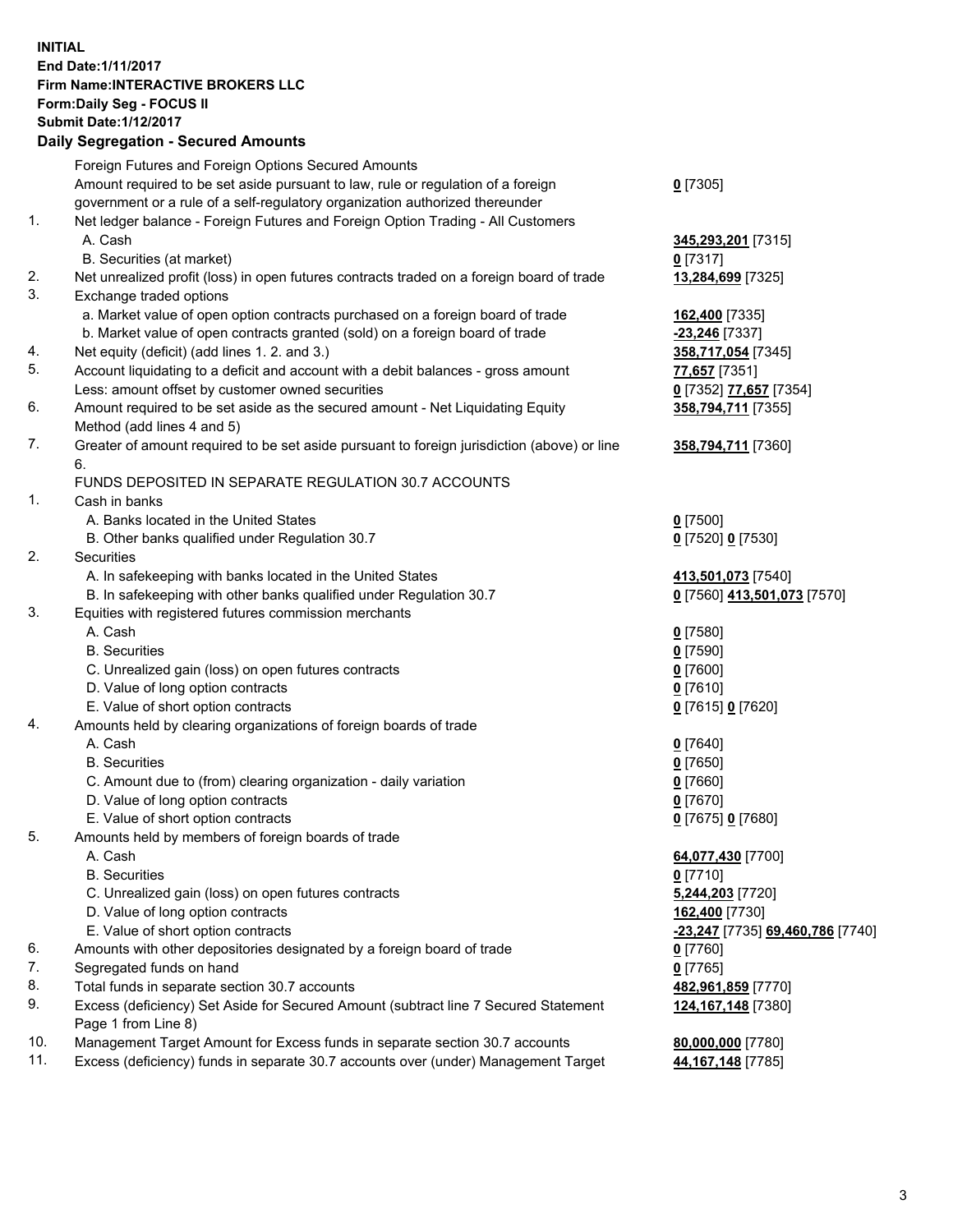**INITIAL End Date:1/11/2017 Firm Name:INTERACTIVE BROKERS LLC Form:Daily Seg - FOCUS II Submit Date:1/12/2017 Daily Segregation - Segregation Statement** SEGREGATION REQUIREMENTS(Section 4d(2) of the CEAct) 1. Net ledger balance A. Cash **3,190,078,304** [7010] B. Securities (at market) **0** [7020] 2. Net unrealized profit (loss) in open futures contracts traded on a contract market **29,071,980** [7030] 3. Exchange traded options A. Add market value of open option contracts purchased on a contract market **106,214,304** [7032] B. Deduct market value of open option contracts granted (sold) on a contract market **-191,995,652** [7033] 4. Net equity (deficit) (add lines 1, 2 and 3) **3,133,368,936** [7040] 5. Accounts liquidating to a deficit and accounts with debit balances - gross amount **189,653** [7045] Less: amount offset by customer securities **0** [7047] **189,653** [7050] 6. Amount required to be segregated (add lines 4 and 5) **3,133,558,589** [7060] FUNDS IN SEGREGATED ACCOUNTS 7. Deposited in segregated funds bank accounts A. Cash **85,767,985** [7070] B. Securities representing investments of customers' funds (at market) **2,071,613,612** [7080] C. Securities held for particular customers or option customers in lieu of cash (at market) **0** [7090] 8. Margins on deposit with derivatives clearing organizations of contract markets A. Cash **16,784,405** [7100] B. Securities representing investments of customers' funds (at market) **1,291,194,235** [7110] C. Securities held for particular customers or option customers in lieu of cash (at market) **0** [7120] 9. Net settlement from (to) derivatives clearing organizations of contract markets **-15,239,218** [7130] 10. Exchange traded options A. Value of open long option contracts **106,202,717** [7132] B. Value of open short option contracts **-191,993,329** [7133] 11. Net equities with other FCMs A. Net liquidating equity **0** [7140] B. Securities representing investments of customers' funds (at market) **0** [7160] C. Securities held for particular customers or option customers in lieu of cash (at market) **0** [7170] 12. Segregated funds on hand **0** [7150] 13. Total amount in segregation (add lines 7 through 12) **3,364,330,407** [7180] 14. Excess (deficiency) funds in segregation (subtract line 6 from line 13) **230,771,818** [7190] 15. Management Target Amount for Excess funds in segregation **155,000,000** [7194] **75,771,818** [7198]

16. Excess (deficiency) funds in segregation over (under) Management Target Amount Excess